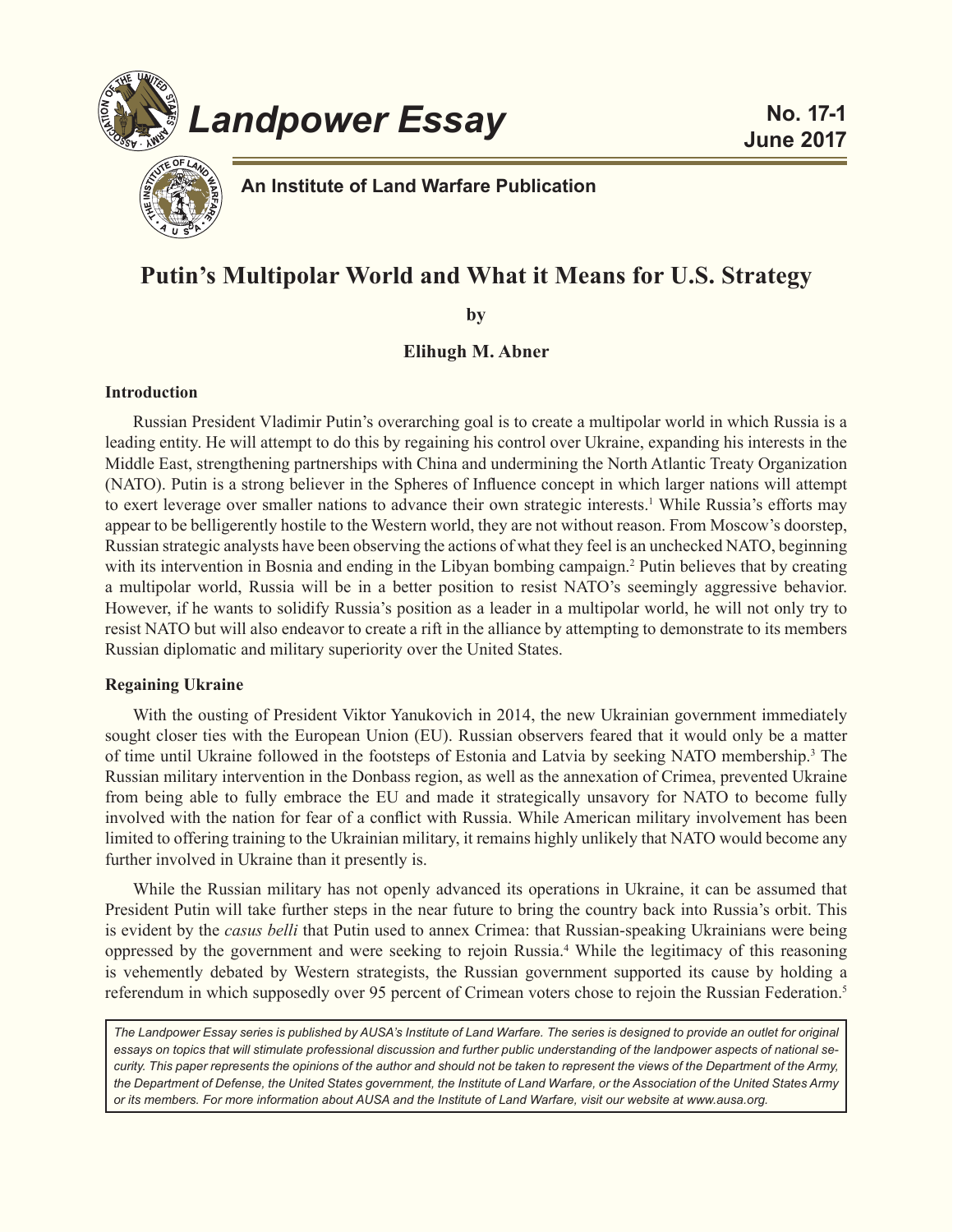However, when the People's Republic of Donetsk sought accession into the Russian Federation early on in the conflict, they were turned down.<sup>6</sup>

There are many plausible reasons why Putin would annex Crimea while urging the break-away republics to remain in Ukraine. First, Crimea was sovereign Russian territory until 1954 when Nikita Khrushchev ceded it to Ukraine. This would have been the equivalent of Presidents Eisenhower or Kennedy giving portions of Maine to Canada. However, the break-away republics have not been a part of Russia since Ukraine gained its independence in 1917. Second, rebuilding the war-torn republics would have further strained a Russian economy weakened by recently imposed economic sanctions.

These reasons, while valid for denying the break-away republic's requests for accession into the Federation, do not match the Russian narrative of a systematic oppression of Russian-speaking people in Ukraine. The People's Republic of Donetsk is, by and large, ethnically Russian and is struggling to fight a war of attrition against the Ukrainian government. If Moscow's mission was to protect ethnic Russians, then why not annex the break-away republics and end the conflict through hard-power resources? The answer is simple: Putin is an expert at legitimizing his strategic ambitions, and the Donbass region is an open sore on the Ukrainian– Russian border, one that can easily create a new, legitimate reason for using Russia's newly modernized army.

It is arguable that Putin is not done with Ukraine. While he has reclaimed Crimea and destabilized the Ukrainian–Russian border, he cannot afford for the rest of the country to slip out of Moscow's orbit. Failure to pull Ukraine back into Moscow's sphere of influence means the country's eventual acceptance into NATO. It goes without saying that a NATO Ukraine is against Russia's vital strategic interest. Without a doubt, neither NATO nor the EU will attempt to include Ukraine in either organization while it is in a shooting war with Russian-backed separatists. However, NATO is still sending aid such as military training to Ukraine.<sup>7</sup> The longer it takes Putin to defeat the government in Kiev, the more involved it becomes with NATO. Therefore, U.S. policymakers should plan for an eventual Russian foray into the rest of Ukraine in the near future. While the Russian economy is improving and such an attack would set back what gains the Russian market has made, it would achieve three things. First, it would demonstrate that Russia is once again a military power that should be respected. Second, it would force the NATO states to question America's ability to defend them if attacked as well. Finally, it would, as proven by polls following the annexation of Crimea, make Putin wildly popular among his people.

# **A Warm-water Port: Russian Interests and Influence in the Middle East**

**Syrian Intervention.** One of the driving factors for Imperial Russia's long-standing feud with the Ottoman Empire was its recognition of the fact that it could never become an overseas empire without the establishment of a warm-water port. This realization led to a series of Russian–Ottoman wars from Tsar Peter the Great to Tsar Nicholas II. Putin also, in his biography, stated that he had hung a portrait of Tsar Peter the Great above his desk in every office he had occupied throughout his career as a Komitet Gosudarstvennoy Bezopasnosti (KGB) agent, lawyer and politician.<sup>8</sup> Given Putin's desire to reestablish a multipolar world, the strategic importance of the Russian port at Tarsus, Syria, and his appreciation for Russian Imperial history, his decision to militarily intervene in the Syrian civil war should have come as no surprise to Western strategic thinkers.

Putin's *casus belli* for intervening in Syria was to create stability in a war-torn country, prop up what he deemed to be a legitimate government and defeat terrorism within the nation's boundaries. While Western powers bemoaned his intervention as merely a ploy to expand his power in the Middle East, there was nothing they could do legally to counteract him. As in Georgia in 2008, Putin had used humanitarian and counter-anarchical reasoning to justify military action. While the West was correct in its assertions that Putin was attempting to expand his power base within the region, again, there was nothing it could do about it except notify Russia of pending operations to avoid "fratricide."<sup>9</sup> Putin had used the international precedents established by Western powers—the use of military intervention to establish peace or to prop up a struggling government to prevent further chaos—to justify his actions. However, the Western powers did not appreciate that Putin had used those precedents to inhibit their own interests.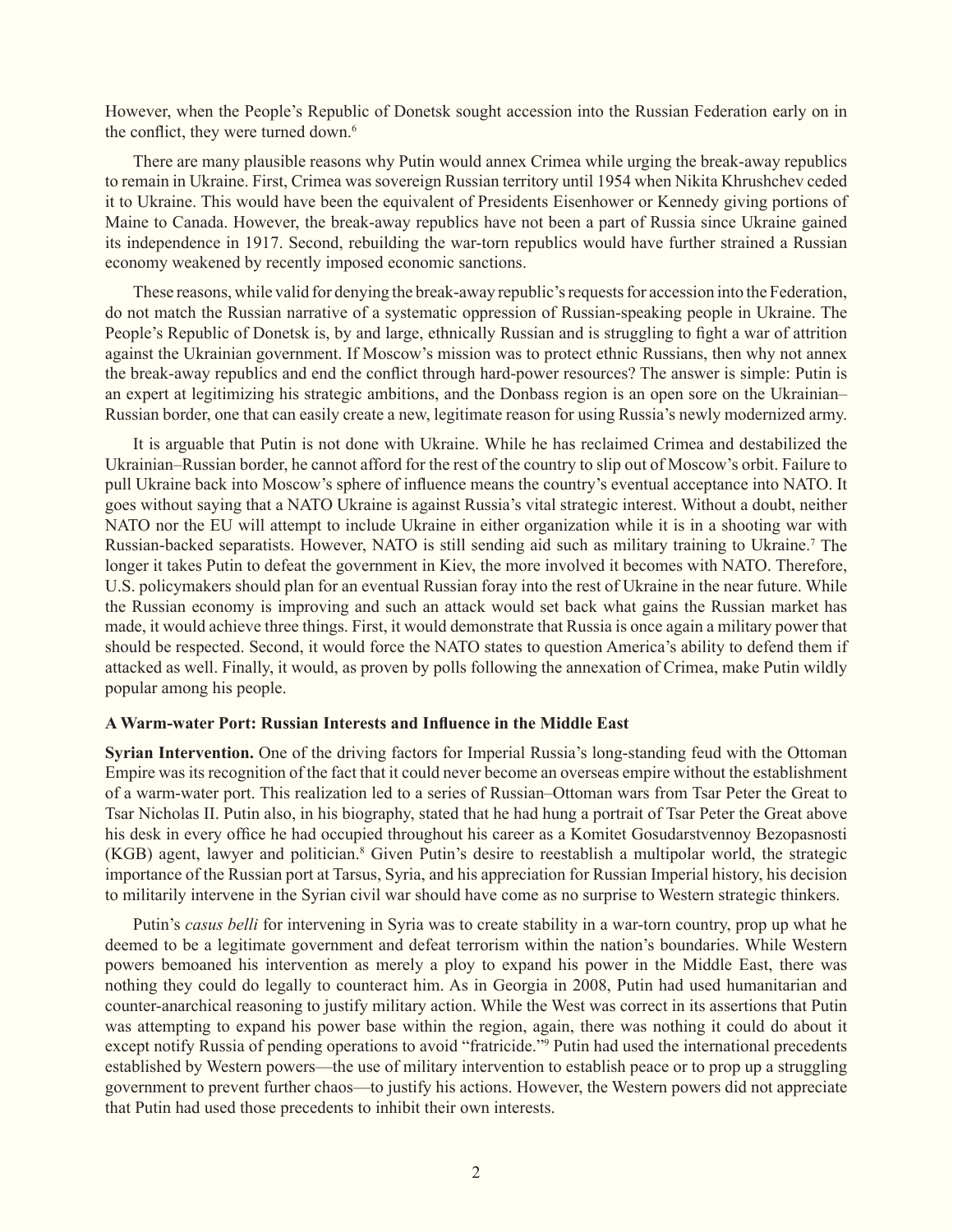Based on current U.S. involvement in Syria, American politicians and thinkers appear to believe that there is a way to remove Syria's President Bashar al-Assad and create a democratic government in Syria. However, they should realize that this is impossible without directly confronting Russian military assets and Syrian government assets within the area of operations. Assad cannot be removed from power while the Russian military is still present in the theater. That being said, even if he could be removed and Russia disappeared from the theater of operations, the West would spend years attempting to facilitate the new government's control over the rest of the nation. It is more feasible and economical for U.S. planners to accept the reality that a tyrannical government will remain in power in Syria and simply cease operations within the country. If they did so, the Russian military would be forced to spend larger quantities of money, manpower and munitions to assist the Assad regime in retaking and stabilizing the country. Meanwhile, the United States would be able to refocus on assisting the strained Iraqi government in retaking its country from the Islamic State in Iraq and Syria (ISIS) and ensuring that another rebellion does not ignite within its boundaries.

**An Emboldened Iran.** Moscow's intervention has had multiple effects on U.S. hegemony within the Middle East. First, it is no secret that Russia, not the United States, is calling the shots in Syria. The Russian Air Force and its supported Syrian Air Force fly almost daily sorties against U.S.-backed ground targets while U.S. air forces are restricted to bombing only extremist rebel targets and have been forced to leave the Russian-backed government targets untouched.10 Second, U.S. influence within the Persian Gulf and the Straits of Hormuz has been openly challenged by Iran on many occasions. Almost immediately following the Iranian nuclear deal, U.S. Sailors were captured by Iranian naval forces and paraded on international television. More recently, U.S. warships have been forced to fire warning shots at Iranian vessels who were performing "aggressive maneuvers" within U.S. vessels' area of operations. These hostile actions by a defiant Iran are meant by the regime to show their neighbors that the United States is no longer the sole power broker in the Middle East. Moscow's presence within the region has emboldened the Iranians into further challenging U.S. interests.

**Using Turkey as Political Leverage.** Russo–Turkish relations were at an all-time low following the downing of a Russian fighter jet over Turkish airspace in 2015. That, combined with the two nations' violent history toward one another, means that the West should not expect a Turkish–Russian military alliance any time soon. However, Putin's support for Turkish President Recep Tayyip Erdoğan immediately followed the failed coup in the summer of 2016. That, coupled with the West's protest of Erdoğan's actions, has at the very least undermined Turkey's relationship with NATO and at worst put Erdoğan on a course of eventually aligning his interests with that of Russia's. The latter would prove detrimental to further U.S. operations in the Middle East. Putin will most likely continue to support Erdoğan politically and economically by eventually removing the sanctions imposed on Turkey following the downing of the jet in 2015. The removal of the Russian economic sanctions should be viewed as a signal to Western powers that Moscow is attempting to further undermine Turkey's relationship with NATO. Currently, the West has only two alternatives when considering President Erdoğan's policy toward the coup plotters: turn a blind eye to maintain NATO's current strength, or continue to condemn Erdoğan's treatment of his enemies. The former option would make NATO appear hypocritical as it has already forcibly removed brutal Libyan dictator Muammar Gadhafi, while the latter would force Turkey to question its commitment to the organization.

# **The Shanghai Cooperation Organization**

Putin will continue to invest political and economic capital into the Shanghai Cooperation Organization (SCO) as a means to cultivate a multipolar world despite the distrust that exists between it and the organization's other key member: China. While Cold War-era analysts did not take into account the animosity between China and the Soviet Union, it cannot be entirely discounted when analyzing the strength of the SCO today. However, China's growing energy requirements—combined with Russia's and China's mutual distrust of the West in regard to their own strategic interests—serve as substantial motivators for the two nations to get along.

Moscow and Beijing recently signed a series of pacts that prohibited cyber attacks between the two nations while at the same time promoting economic cooperation, such as Moscow's promise to augment Beijing's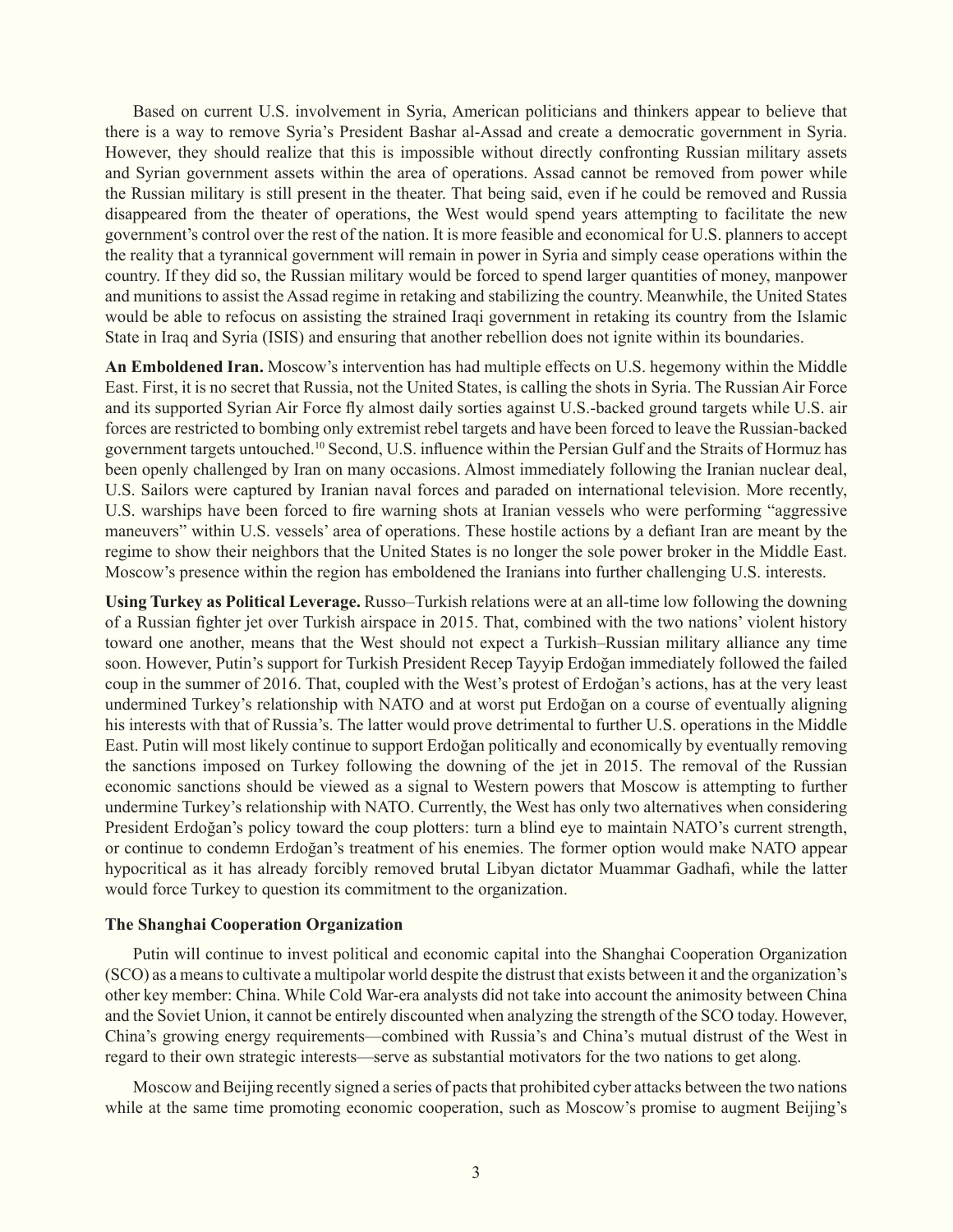growing energy requirements.11 These compromises come at a time when the United States' global hegemony is being directly challenged by China and Russia. Both nations have been attempting to consolidate power within their spheres of influence after aggressive initiatives to modernize their military to compete with that of the United States.

The SCO fits perfectly into Putin's overarching strategy. As he has stated many times, he does not desire to make Russia the global hegemon; he believes that a multipolar world, with multiple regional hegemons, is more beneficial to advancing Russia's interests.<sup>12</sup> While Chinese–Russian diplomatic history means that the two nations will share a mutual distrust of one another throughout the foreseeable future, an agreement between the two of them—or at least the appearance of an agreement—would make the United States more wary of opposing their short-term objectives. Collaboration between the two nations would make the United States reconsider both military and diplomatic resources in the near term.

# **NATO**

Putin does not need to destroy NATO to create a multipolar world. He needs NATO to destroy itself for him to solidify Russia's place as a leader in a multipolar world. NATO is an alliance based entirely on trust trust that if one nation invokes the Article 5 agreement, its NATO allies will honor that agreement regardless of the threat. If the Article 5 agreement is ever invoked by a NATO country and its allies do not rush to its defense immediately, the alliance is over and its members will begin to look for new means of assuring their survival.

NATO's reason for existence came under scrutiny the moment the Soviet Union collapsed. Many American politicians since then have questioned U.S. involvement in an organization for which it foots the majority of the bill while those who receive its protection pay so little. Even now, during a period of Russian aggression in the Baltic Sea and massing military formations on the Ukrainian–Russian boarder, American politicians and now President Donald Trump have called for the United States to rethink its role in the organization.13 This—combined with the recent "Brexit" referendum and nationalist parties throughout other European states demanding their own referendum on membership in the European Union—makes the NATO alliance appear even weaker to its outsiders.

Moscow undoubtedly understands that this is potentially a turning point in the strategic capability of Russia's longtime adversary.14 If more European nations follow Britain's example and leave the European Union, it could signal that their desire to defend one another has also decreased. Without European support for NATO, the United States would be hard pressed to be able to defend the Baltic States or other current NATO allies from the conventional and unconventional threats posed by Moscow.

As stated above, Moscow does not need to destroy NATO to create a multipolar world. Putin is doing that through his actions in Syria and Ukraine and with the SCO. Putin must undermine NATO; more important, he must undermine the belief that the United States can protect the NATO states. Moscow has been doing this through aggressive naval and air maneuvers in the Baltic Sea and in any other way it can exhibit the fact that its modernized military is capable of committing to near-peer combat with the United States.

Now more than ever, the United States needs to show its commitment to its NATO allies; more specifically, it needs to show its commitment to NATO's Eastern European members. A 2014–2015 study by the Rand Corporation showed that Moscow could occupy Latvia and Estonia in their entirety in less than one week's time.<sup>15</sup> It also stated that it would take too much time for NATO to launch a counterattack even remotely capable of retaking the Baltic States.16 This has been brought to further attention by a simulation performed by the Potomac Foundation in January 2017 which determined that a conflict between Russia and NATO could be ignited by Russian military operations in Belarus.17 Taking these scenarios and Russia's superior air defense and artillery systems into consideration, if accurate, Russia would have only a short time to set up a capable defense within the Baltic States and Belarus.<sup>18</sup> To breach these defenses would cost NATO and the United States countless lives and economic resources.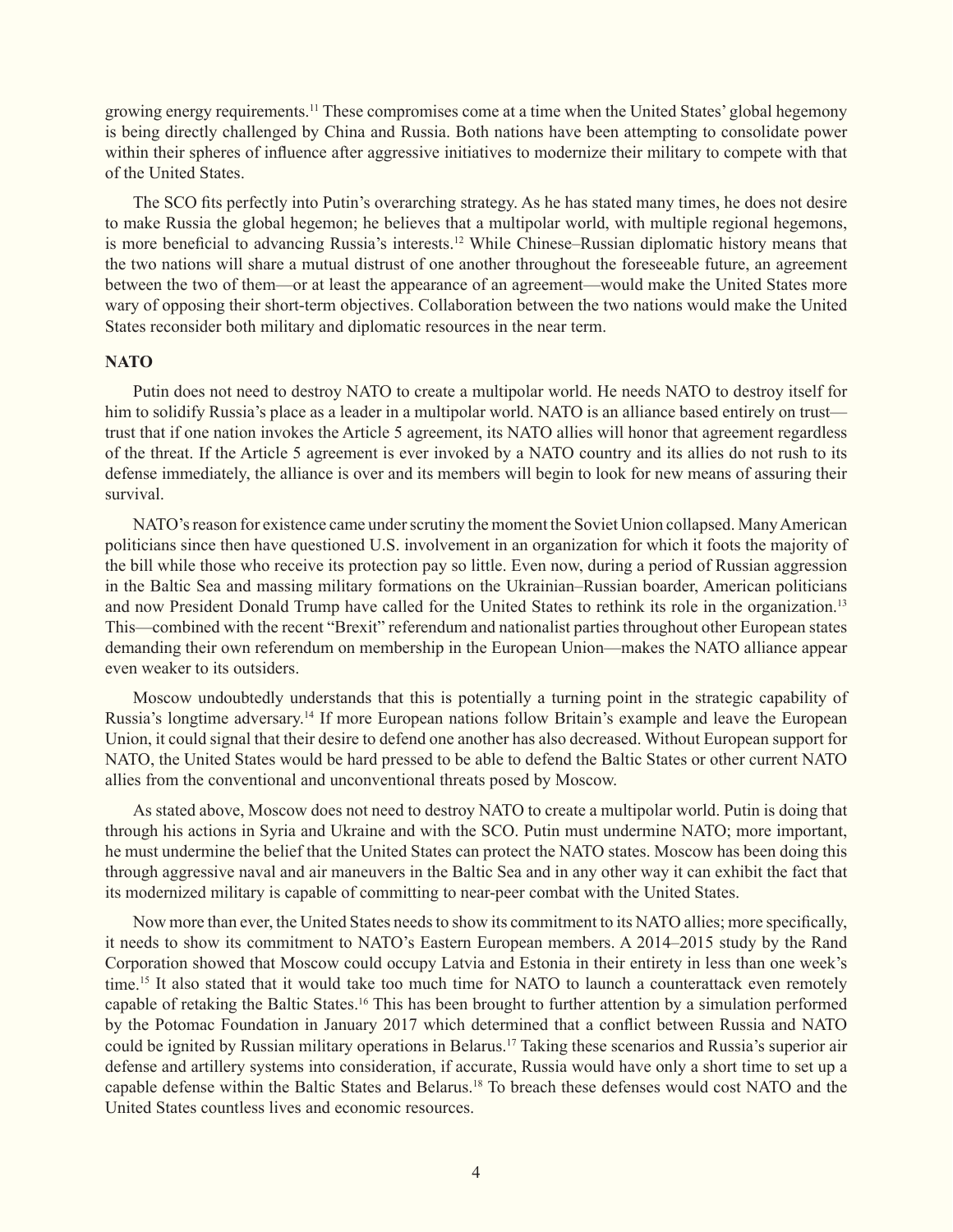To effectively counter the Russian threat to the Eastern European NATO members, the United States must invest time and resources in training the militaries of the Baltic States and Poland. It should also consider stationing larger troop formations in countries such as Germany. Currently, U.S. forces are being sent on temporary training rotations to Eastern Europe to participate in coalition wargames and other forms of training. This practice is not large enough to show American resolve in defending its Eastern European allies, as the number of aggressive encounters with Russian naval vessels and aircraft have only increased over the past year. The only way to demonstrate America's determination to defend its Eastern European allies is to station a large enough body of troops on the European continent that it could launch an effective counterattack 72 hours after Moscow begins hostile operations (conventional or unconventional) against the Baltic States.

#### **Conclusion**

American strategic planners should expect Moscow to continuously work toward creating a multipolar, international system. It will do this by attempting to bring Ukraine completely back into the Russian sphere of influence; whether it does this through diplomatic or kinetic resources is irrelevant. Russia's military intervention in Syria means that Moscow will remain a key player within the Middle East for years to come and that its allies, primarily Iran, will continue to antagonize U.S. operations in the area in an effort to make the American military appear weak within the region. As China becomes more assertive in the South China Sea, it will continue to build economic and military partnerships with Russia to help them achieve their strategic interests. Russia will also benefit through this relationship, as a partnership with China will make the two powers appear more threatening toward the West. Finally, Russia will continue to antagonize NATO and American military assets within the vicinity of the Baltic States to undermine the rest of the NATO states' trust in America's ability to defend them.

American strategic planners can counter these threats by stationing larger numbers of forces in Europe where they could defend the Baltic States in the event of a Russian military incursion. U.S. planners should concede the fact that the Syrian government will remain in power as long as it is supported by the Russian military. After doing so, U.S. planners should cease operations in Syria and allow the Russian and Syrian government to stabilize the country themselves, forcing the Russian government to spend resources that it does not have to prop up Syria's failing government. To prevent Moscow from expanding its foothold in the Middle East, the United States must shore up its relationship with its remaining Middle Eastern allies. More specifically, it should focus its attention on assisting Iraq in the liberation of its remaining cities from ISIS and on working to create a stable, legitimate government in that country.

Ultimately, Western planners must realize that the past three decades have been an anomaly in world history. Never before in the history of the world has one power, such as the United States, held global hegemony. In fact, the world is returning to a state of normalcy, a state in which multiple powers are in competition with one another for finite resources. To spend resources and lives to totally prevent this correction would be as futile and costly as attempting to change an ocean's tides. Western planners and thinkers must learn to adapt to this old, yet new, reality.

*Captain Elihugh M. Abner is currently assigned to the 101st Sustainment Brigade at Fort Campbell, Kentucky. Previous assignments include the 13th Combat Sustainment Support Battalion at Joint Base Lewis–McChord in Washington (2012–2016) and the Captains Logistics Career Course at Fort Lee, Virginia (May–December 2016).*

*Abner graduated from The Citadel in 2012 with a Bachelor's degree in Political Science. He later earned a Master's degree in Business Administration from Trident University International.*